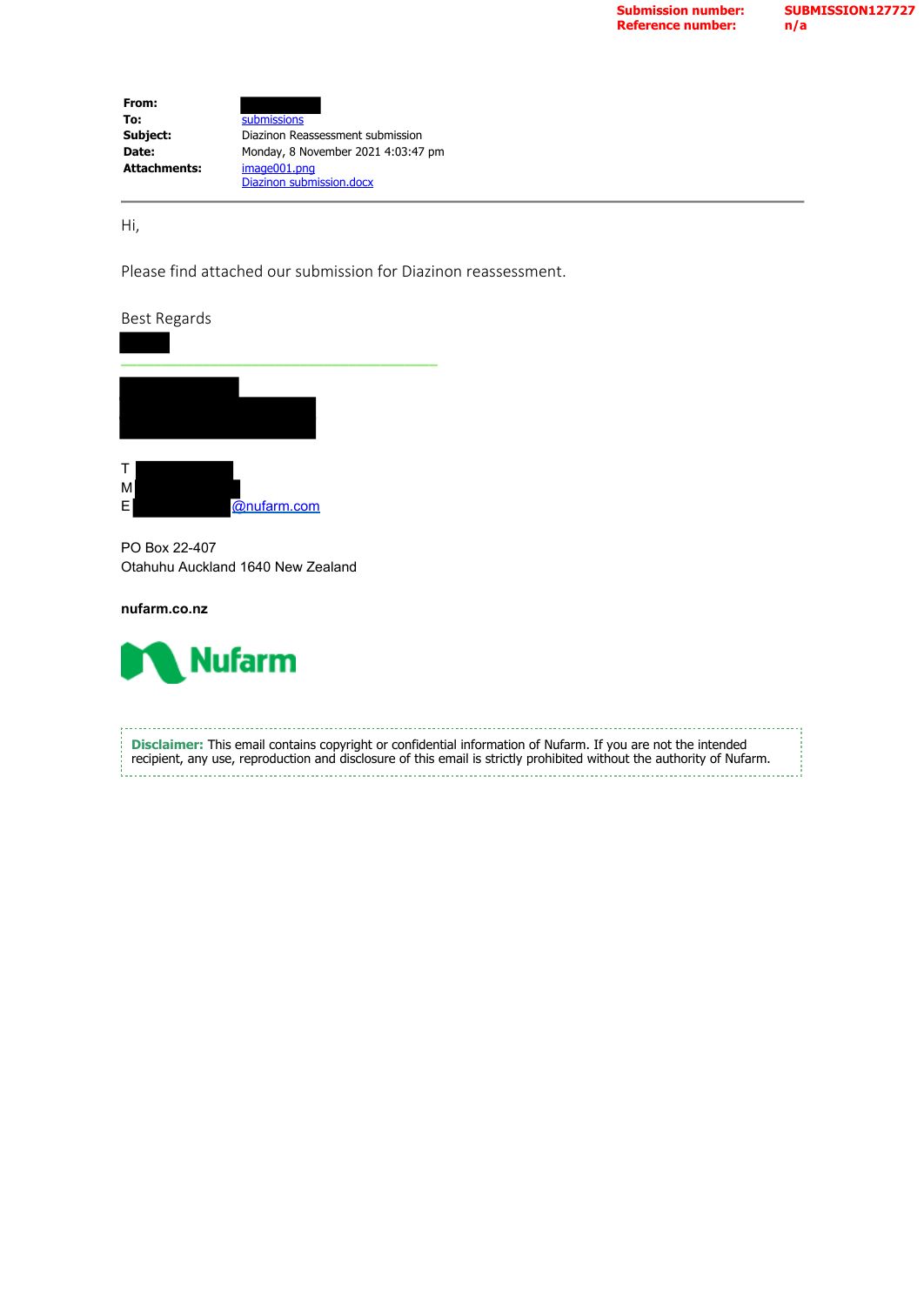

# **Submission form: For Hazardous Substances and New Organism applications**

## **Submission details**

**Submission on application number**: APP204199 **Name of submitter or contact for joint submission: Organisation name (if on behalf of an organisation):** Nufarm Limited **Postal address: Telephone number: Email**: @nufarm.com

#### **Confidential details**

Once your submission has been received the submission becomes a public document and may be made publicly available to anyone who requests it. You may request that your contact details be kept confidential, but your name, organisation and your submission itself will become a public document.

 $\boxtimes$  I wish to keep my contact details confidential.

The EPA will deal with any personal information you supply in your submission in accordance with the Privacy Act 2020. We will use your contact details for the purposes of processing the application that it relates to (or in exceptional situations for other reasons permitted under the Privacy Act 2020). Where your submission is made publicly available, your contact details will be removed only if you have indicated this as your preference in the tick box above. We may also use your contact details for the purpose of requesting your participation in customer surveys.

The EPA is likely to post your submission on its website at www.epa.govt.nz. We also may make your submission available in response to a request under the Official Information Act 1982.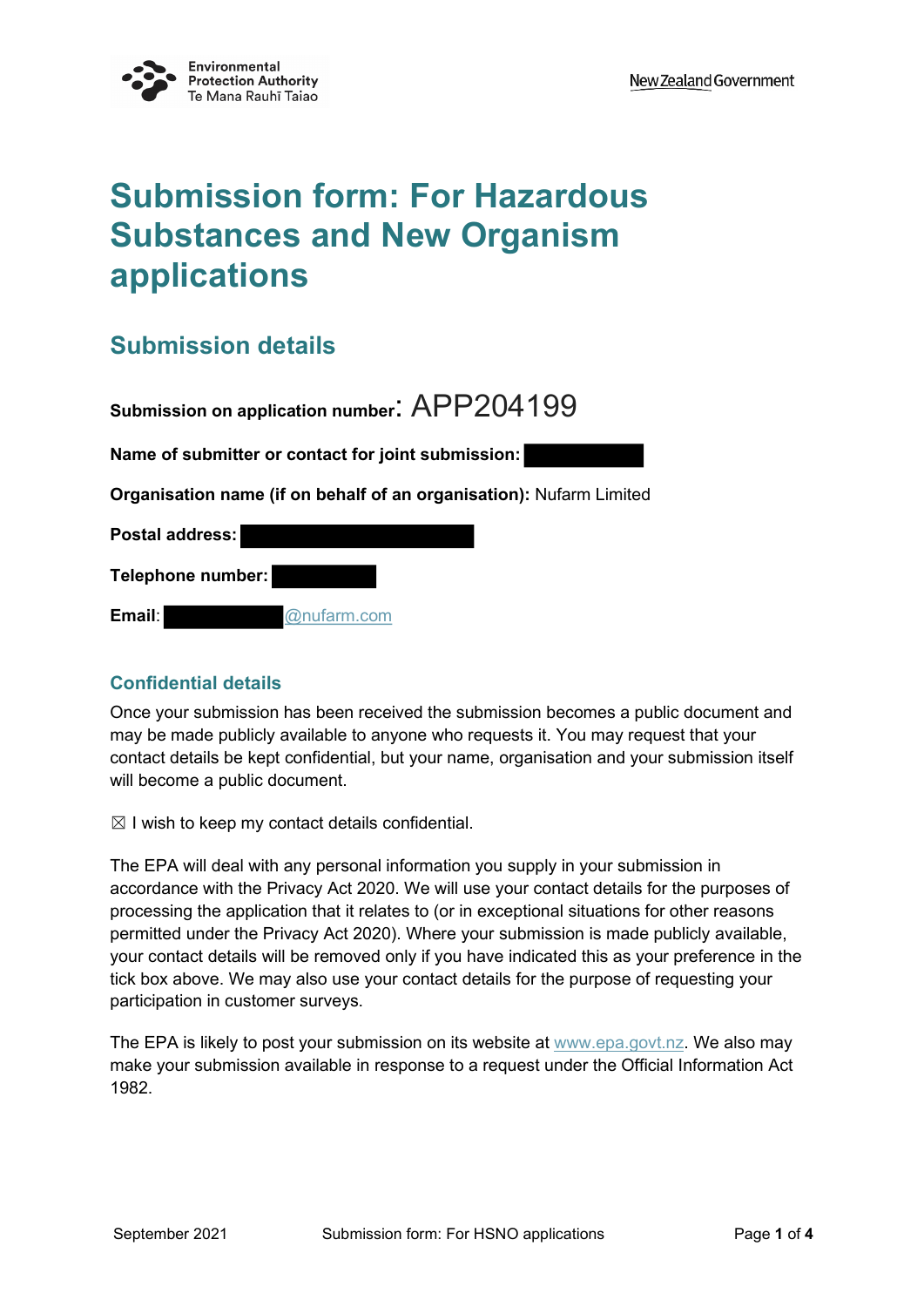### **Your submission**

#### **What is your position on the proposals set out in the reassessment application?**

- $\boxtimes$  I support the application
- $\Box$  I oppose the application
- $\Box$  I neither support or oppose the application

**The reasons for making my submission are**<sup>[1](#page-2-0)</sup>: (further information can be appended to your submission, see footnote).

Diazinon: New Zealand Grass grub is a common pest of crop production throughout New Zealand. According to the Foundation of Arable Research, a 10% loss of yields from reduced control of grass grub would cost about \$32 m in farm returns. Diazinon has been highly effective in controlling this issue. We are supporting this application as to date there is no suitable alternative available in the market that can address the situation with grass grub as it is currently addressed with diazinon in the market.

As a major supplier of diazinon, we have been actively searching for new compounds to control and manage grass grub in pastures and crops in New Zealand.

One major barrier faced is that grass grub is an NZ native pest, it is really hard to bring a product from overseas and say with confidence that they will be efficacious against grass grub. This makes research projects longer and more time would be needed.

Another barrier is that many of the new compounds that are being looked into as alternatives are not registered in pastures and crops that are fed to livestock so there is a big data gap around animal transfer residue data, due to which there are concerns around elucidating correct grazing withholding periods.

In order to address the above issues, the industry needs more time. Increasing the time period for phasing out will provide an opportunity for companies to do more research and come up with an alternative that is as effective as diazinon.

We have already provided detailed information along with the original application made by The Vegetable Research and Innovation Board.

<span id="page-2-0"></span><sup>1</sup> Further information can be appended to your submission, if you are sending this submission electronically and attaching a file we accept the following formats – Microsoft Word, Text, PDF, ZIP, JPEG and JPG. The file must be not more than 8Mb.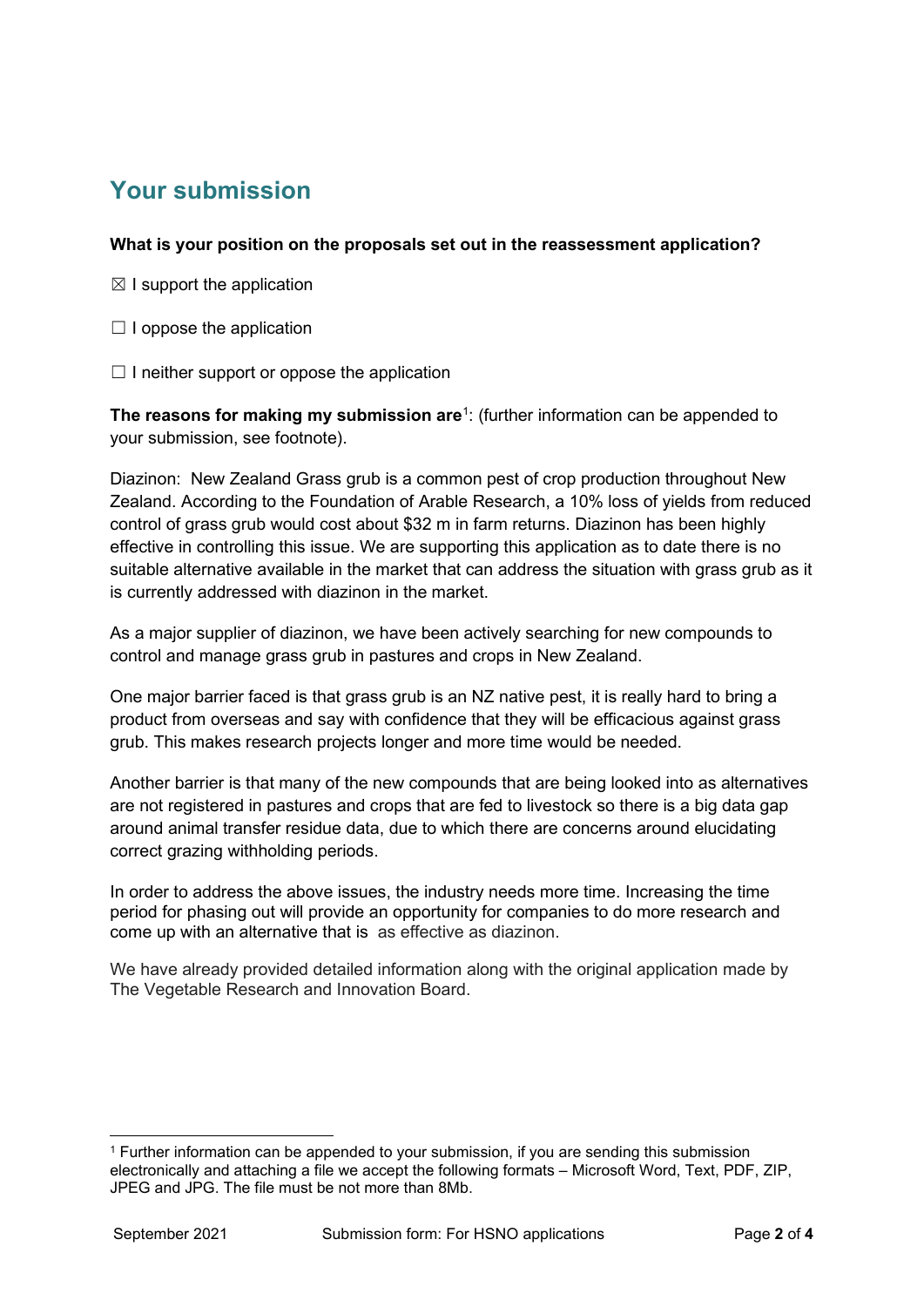

#### **All submissions are taken into account by the decision makers. In addition, please indicate whether or not you also wish to speak at a hearing if one is held**.

 $\Box$  I wish to be heard in support of my submission (this means that you can speak at the hearing)

 $\boxtimes$  I do not wish to be heard in support of my submission (this means that you cannot speak at the hearing)

**If neither box is ticked, it will be assumed you do not wish to appear at a hearing.**

#### **I wish for the EPA to make the following decision:**

We support, The Vegetable Research and Innovation Board's application to extend the approvals by further 10 years.